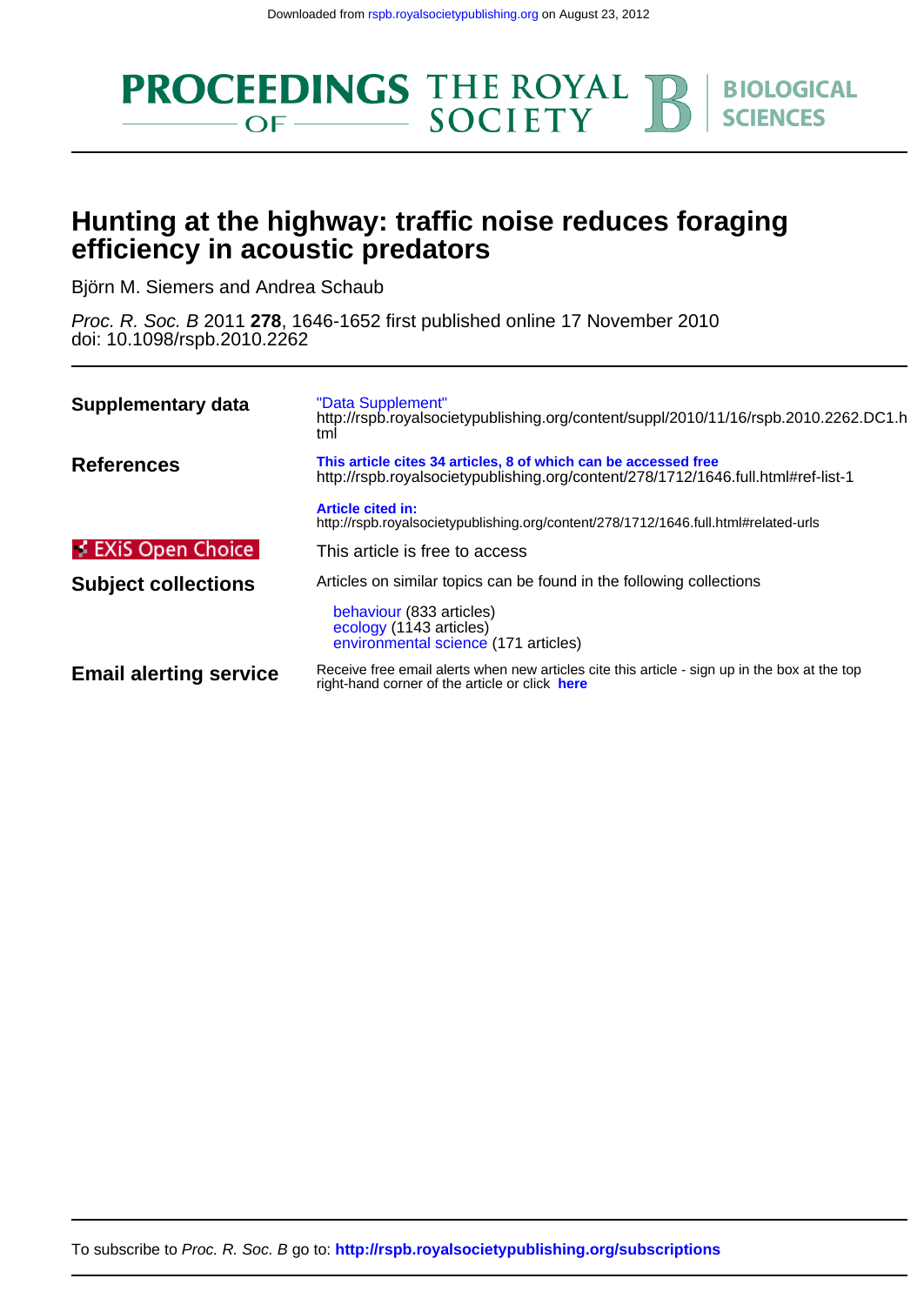

# Hunting at the highway: traffic noise reduces foraging efficiency in acoustic predators

Björn M. Siemers<sup>1,\*</sup> and Andrea Schaub<sup>2</sup>

<sup>1</sup>Max Planck Institute for Ornithology, Sensory Ecology Group, Eberhard-Gwinner-Strasse, 82319 Seewiesen, Germany<br>2Animal Physiology, Institute for Neurobiology, University of Tübingen, Auf der Morgenstelle 28,

72076 Tübingen, Germany

Noise pollution from human traffic networks and industrial activity impacts vast areas of our planet. While anthropogenic noise effects on animal communication are well documented, we have very limited understanding of noise impact on more complex ecosystem processes, such as predator –prey interactions, albeit urgently needed to devise mitigation measures. Here, we show that traffic noise decreases the foraging efficiency of an acoustic predator, the greater mouse-eared bat (Myotis myotis). These bats feed on large, ground-running arthropods that they find by listening to their faint rustling sounds. We measured the bats' foraging performance on a continuous scale of acoustically simulated highway distances in a behavioural experiment, designed to rule out confounding factors such as general noise avoidance. Successful foraging bouts decreased and search time drastically increased with proximity to the highway. At 7.5 m to the road, search time was increased by a factor of five. From this increase, we predict a 25-fold decrease in surveyed ground area and thus in foraging efficiency for a wild bat. As most of the bats' prey are predators themselves, the noise impact on the bats' foraging performance will have complex effects on the food web and ultimately on the ecosystem stability. Similar scenarios apply to other ecologically important and highly protected acoustic predators, e.g. owls. Our study provides the empirical basis for quantitative predictions of anthropogenic noise impacts on ecosystem processes. It highlights that an understanding of the effects of noise emissions and other forms of 'sensory pollution' are crucially important for the assessment of environmental impact of human activities.

Keywords: anthropogenic noise; sensory ecology; foraging; bats; masking; attention

# 1. INTRODUCTION

Noise pollution from human traffic networks and industrial activity occurs in vast areas of our planet [\[1](#page-6-0)] and potentially affects wildlife over both terrestrial and aquatic environments [[2,3](#page-6-0)]. A considerable body of research documents how anthropogenic noise impacts animal communication [\[4](#page-6-0)–[6\]](#page-6-0). Some birds adjust pitch [[7,8](#page-6-0)], amplitude [[9\]](#page-6-0) or timing [[10\]](#page-6-0) of their song to counteract masking, right whales change the tune of their communication calls in response to shipping noise [\[11](#page-6-0)] and male frogs lose acoustic space for attracting females to traffic noise [[12](#page-6-0)].

A more comprehensive understanding of how anthropogenic noise influences ecosystem processes, albeit urgently needed to devise mitigation measures [\[2,6](#page-6-0)], is only starting to emerge, however. Here, a crucially important question is how noise pollution affects predator–prey interactions, as these stand at the heart of ecosystem stability and dynamics. Recent evidence suggests that songbirds experience decreased predation rate in noisy environments [\[13\]](#page-6-0), and hermit crabs are distracted by boat motor noise and hence less vigilant against approaching predators [\[14\]](#page-6-0). No study has as yet directly assessed how anthropogenic noise interacts with the foraging efficiency of a predator. We hypothesize that acoustic predators, such as owls [\[15\]](#page-6-0), some carnivores and nocturnal primates [[16](#page-6-0)], and many species of bat  $[17-19]$  $[17-19]$  $[17-19]$  $[17-19]$ , that detect and localize animal prey by eavesdropping on their communication or locomotion sounds, are likely to experience reduced foraging success in noise, because it masks the prey cues. In the present study, we assessed for the first time, to our knowledge, anthropogenic noise impact on prey detection performance of an acoustic predator. We chose the greater mouse-eared bat (Myotis myotis) as a model species. These bats feed on large, ground-running arthropods such as carabid beetles, hunting spiders and centipedes [[20](#page-7-0)] that they detect and track down by listening to the faint rustling sounds that the arthropods produce when walking [\[21,22\]](#page-7-0). Most of these arthropods are predators themselves and thus noise impact on the bats' foraging performance might have complex effects on the food web (B. M. Siemers, S. Greif, I. Borissov, S. L. Voigt-Heucke & C. C. Voigt 2010, unpublished data). Greater mouse-eared bats occur in most of Central and Southern Europe and can cover nightly foraging distances of more than 25 km [\[23\]](#page-7-0). Most of Europe's existing and planned highways thus cross potential mouse-eared bat foraging habitat. As the species is protected under the highest conservation category of the European Habitats Directive, the potential impact of traffic noise on the bats' foraging efficiency is of

<sup>\*</sup> Author for correspondence ([siemers@orn.mpg.de\)](mailto:siemers@orn.mpg.de).

Electronic supplementary material is available at [http://dx.doi.org/](http://dx.doi.org/10.1098/rspb.2010.2262) [10.1098/rspb.2010.2262](http://dx.doi.org/10.1098/rspb.2010.2262) or via <http://rspb.royalsocietypublishing.org>.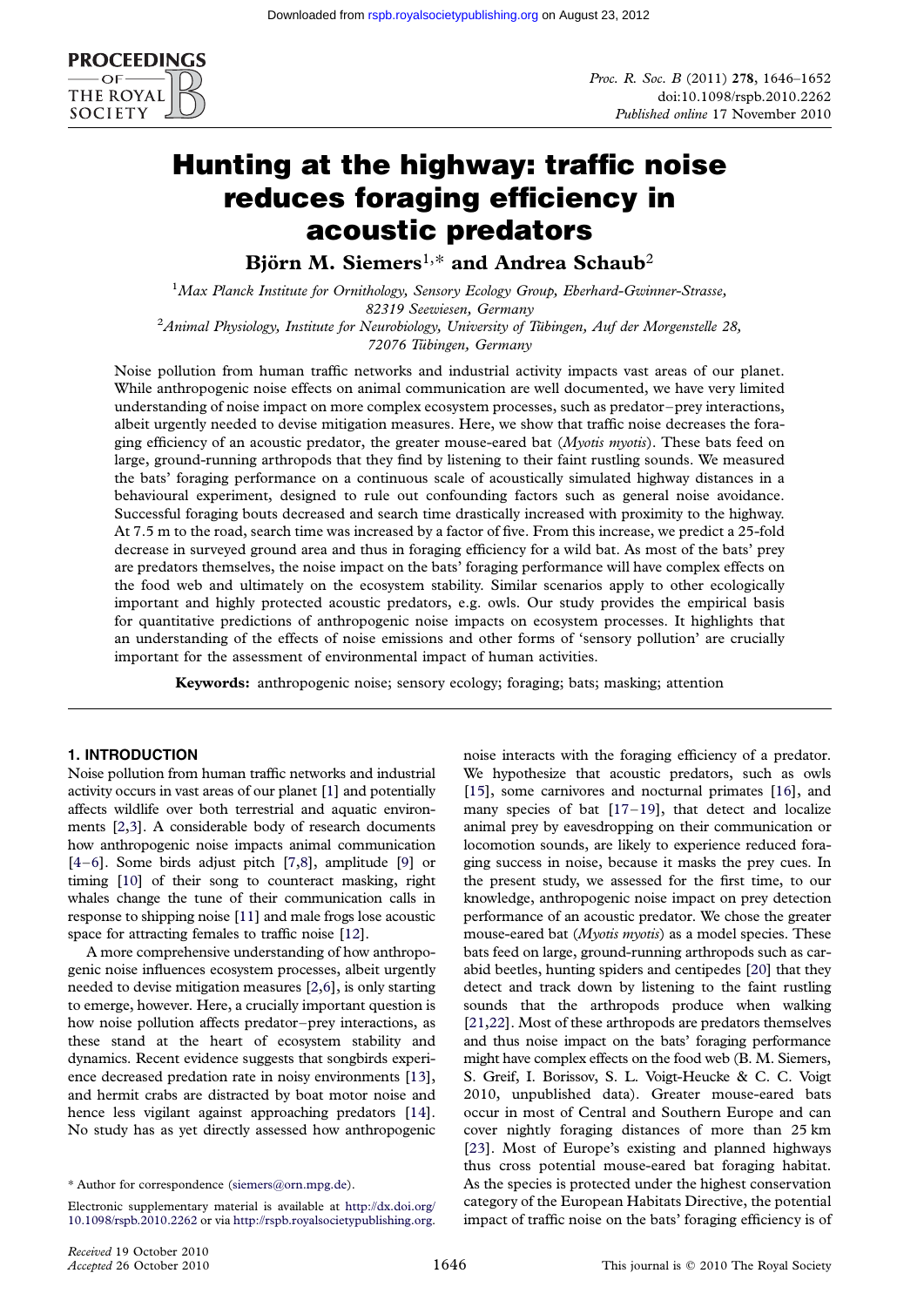<span id="page-2-0"></span>

Figure 1. Experimental set-up and sound stimuli. (a) Video screenshot of the experimental foraging area. (b) Example of a carabid beetle walking sound that we used to signal prey to the bats. (c) Noise treatments in experiment 1; 'silence' as a control and digitally generated, standardized traffic noise corresponding to different distances to a highway (from the right, i.e. outer, lane. (d) Examples of the noise treatments in experiment 2; the digitally generated 15 m stimulus from experiment 1, recorded traffic noise as 15 m from a highway, but with silent intervals between passing cars cut out, unchanged recorded traffic noise as 15 m from a highway, and again 'silence'. All sound examples in spectrogram representation with oscillogram below and averaged power spectrum on the right. Amplitude is colour coded (relative dB scale).

strong practical relevance. In laboratory experiments, these bats avoid loud, broadband noise, including playback of traffic noise corresponding to  $10-15$  m from a highway [\[24\]](#page-7-0), but the reason for noise avoidance has not been studied. Here, we tested the hypothesis that traffic noise affects foraging efficiency in these bats, as a model for acoustic predators. In a large flight room, we set up an experimental foraging area with 64 platforms (figure  $1a$ ) in each of which we hid a loudspeaker that could play rustling sound of the bats' main prey—carabid beetles [\[20,22](#page-7-0)]—at naturalistic amplitudes [\[25\]](#page-7-0) (figure  $1b$ ). The set-up mimicked the natural foraging

Proc. R. Soc. B (2011)

scenario of these bats. As soon as they heard the prey walking sounds they landed briefly on the respective platform and picked up a food reward from above the speaker (see electronic supplementary material, video S1). We then applied different noise treatments through an array of broadband loudspeakers mounted on two sides of the experimental foraging area and conducted a total of 5069 1 min foraging trials with eight bats. It was not possible for the bats to avoid the noise, as the entire foraging area was ensonified. Thus, we could measure the bats' prey detection and localization performance under the noise profiles of a series of highway distances.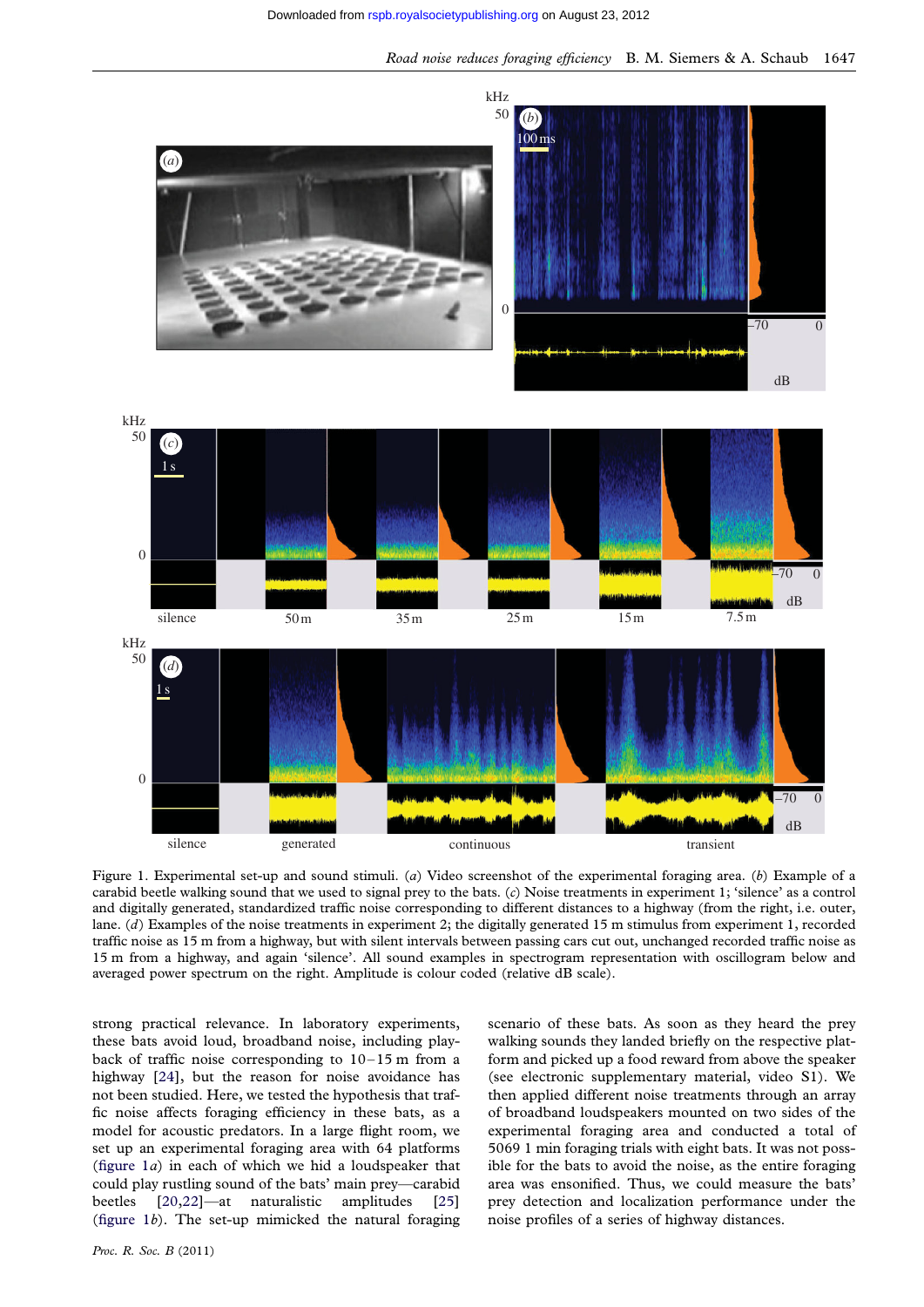## 2. MATERIAL AND METHODS

#### (a) Animals and housing

Eight adult male greater mouse-eared bats (Myotis myotis) were used for experimentation. The animals were captured for these experiments under licence from Regierungspräsidium Freiburg (licence no. 55-8852.44/1095) and held and tested in specially designed facilities at the University of Tübingen (approved by Regierungspräsidium Tübingen). They were housed in a flight cage of  $2 \times 1.5 \times 2$  m  $(l \times w \times h)$  with an inverted light regime (8 h D: 16 h L) and tested during their activity phase. The bats had been on an inverted photoperiod for more than six months before the experiments started and thus were fully accustomed to it. All training and testing was conducted during the bats' natural activity period; i.e. during the (artificial) night. The bats received water ad libitum and food (mealworms, larvae of Tenebrio molitor) during the experiments, which were run 5 days a week. Their diet was also supplemented with crickets (Schistocerca gregaria) at the weekends, and with vitamins and minerals once every four weeks.

#### (b) Experimental set-up

Bats were tested in a large flight room with dimensions of  $13 \times 6 \times 2$  m; walls and ceiling were covered with sound absorbing foam to reduce echoes and reverberations. In the middle of the room, 64 cylindrical platforms (diameter: 40 cm, height: 10 cm) were regularly arranged in a 4.6  $\times$ 4.6 m square [\(figure 1](#page-2-0)a). A plastic Petri dish was inserted on the centre of each platform. Below a hole in each dish, we hid a small, broadband speaker (Sennheiser HD 555/595) connected to a laptop via an external soundboard (RME Fireface 800 Interface, sampling rate 192 kHz). In each trial, we played a prey rustling sound from one of the 64 platforms. If the bat landed on the correct platform within 1 min from the onset of playback, it was allowed to take a mealworm from the dish. Mealworms were freshly killed by cooling and thus did not crawl or produce noise.

For the noise treatments, six broadband tweeter loudspeakers (Swans, RT2H\_A, operational from 1–70 kHz; noise high-pass filtered at 1 kHz, see below) were mounted around the experimental foraging area; three on each of the two shorter sides of the rectangular flight room. They were driven using the RME Fireface 800 (sampling rate 192 kHz) and broadband amplifiers (WPA-600 Pro, Conrad Electronics). Files were played continuously throughout a trial.

Each bat was tested in each test condition 64 times, with the prey stimulus played from each of the platforms exactly once. This approach was chosen to factor out any interaction of the exact noise sound field and the prey location. We also avoided repeating any noise stimulus type more than three times in a row. Within these constraints, the sequence of stimuli and prey positions was randomized for each bat. With the exception of one bat that flew in only 13 of 64 trials for the 7.5 m treatment, all eight bats performed in all 64 trials of the six test conditions of experiment 1 and the four conditions of experiment 2, so that our results are based on a total of 5069 trials. We first performed experiment 1 and then experiment 2. Each bat was tested as long as it showed clear foraging motivation (resting bouts between trials less than 2 min).

Experiments were run in the dark with one bat at a time and filmed (Sanyo BW CCD camera VCB-3572 IRP, Computar lens M0518, Sony recorder GVD1000E) under infrared (IR) illumination (custom-made IR-strobes) for online display and video-taped for later off-line analysis.

### (c) Acoustic stimuli

All playback files were arranged or generated in Adobe AUDITION 1.5 (adobe) and had a sampling rate of 192 kHz, i.e. contained frequencies up to 96 kHz. All files were highpass-filtered at 1 kHz (digital fast Fourier transform filter, 2048 points, Blackman window) to remove sound probably not audible to the bats and to avoid damage to the speakers.

For experiment 1, an empty wav-file (amplitude values of all samples at zero) was generated for the 'silence' treatment. For the traffic noise treatments, we digitally generated noise that would correspond to the average loudest 0.5 s of a passing vehicle as experienced at 7.5, 15, 25, 35 and 50 m from the right (outer) lane of a highway. This approach was taken to have a standardized and representative traffic noise background. The average power spectral density of a passing vehicle was computed based on broadband recordings of 50 passing cars and 50 passing trucks at speeds of approximately  $80 \text{ km h}^{-1}$  at the Autobahn A8 close to Stuttgart, Germany, at 7.5 m distance (see [\[24](#page-7-0)] for details). For the four treatments that corresponded to larger distances, we calculated the decay of frequency and amplitude over distance and verified our calculations with empirical recordings [\[24](#page-7-0)]. High frequencies, which were already faint, decayed quickly with distance (comp. figure  $1c$ ). The playback files were filtered to compensate for the speaker characteristics and amplified so that the sound field at the experimental foraging area corresponded to the desired highway distances [\[24](#page-7-0)]. It is important to note that our treatments in experiment 1 mimicked a continuous stream of vehicles, as we played sound levels corresponding to the loudest 0.5 s of a passing vehicle for the entire 1 min trial.

For experiment 2, a representative 1 min recording of traffic noise at a highway was used (Autobahn A8; 29 passing vehicles per minute); for details see [\[24](#page-7-0)]. It was filtered to compensate for the speaker characteristics and amplified so that intensities at the experimental foraging area corresponded to 15 m next to the highway [\[24](#page-7-0)]. For the 'transient' treatment, it was left unchanged otherwise, i.e. the noise rose and fell as cars and trucks passed by. For the 'continuous' treatment, more silent parts were cut out so that the playback file consisted of a series of 1.5 s peak levels around the moment when vehicles passed the microphone. Silence treatment and 15 m treatment as in experiment 1.

As prey sound at the feeding platforms, we played back rustling sounds at naturalistic amplitudes [\[25\]](#page-7-0) of typical mouse-eared bat prey. For this purpose, we had recorded four different individual ground beetles (Carabus monilis; 23–26 mm body lengths and  $0.5-0.7$  g) walking on moist leaf litter, a typical substrate in mouse-eared bat foraging areas, with a broadband, especially sensitive microphone (Type 40HH, G.R.A.S., Holte, Denmark); for details, see [\[25\]](#page-7-0).

#### (d) Data analysis

From the videos, we extracted whether a trial was successful, i.e. the bat landed on the correct platform, and if so, how long it took from onset of playback to landing ('search time'). For each animal and test condition, we broke down all trials (generally 64) into a single value for each of the two behavioural variables to avoid pseudo-replication as follows.

— The proportion of successful trials, as displayed in the graphs. For statistical analysis, we transformed this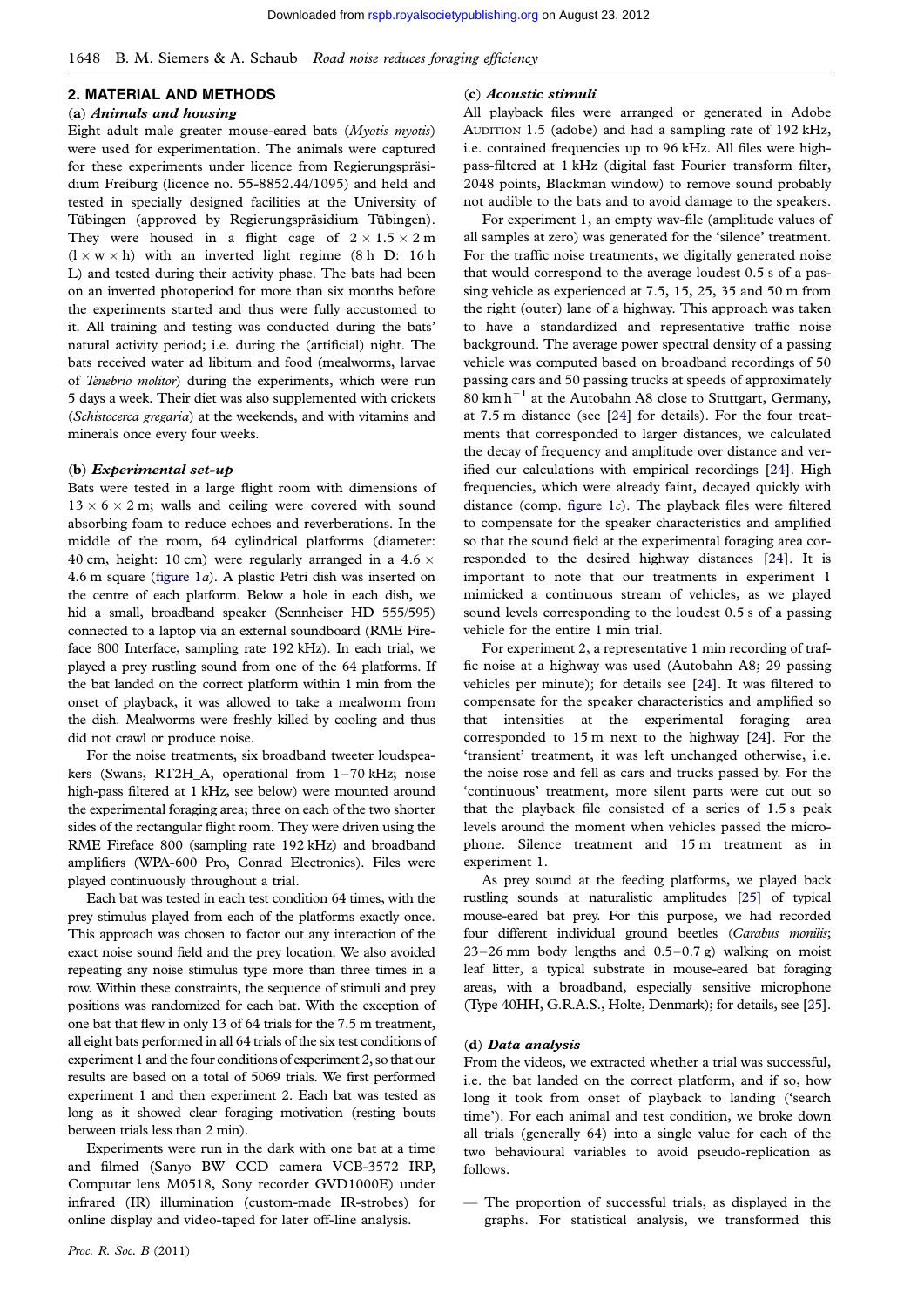proportion as follows in order to approximate a normal distribution [\[26\]](#page-7-0),

$$
p' = \frac{1}{2} \left[ \arcsin \sqrt{\frac{X}{n+1}} + \arcsin \sqrt{\frac{X+1}{n+1}} \right].
$$

See  $[26, eqn. (13.8)], where X is the number of$  $[26, eqn. (13.8)], where X is the number of$  $[26, eqn. (13.8)], where X is the number of$ successful trials and  $n$  the total number of trials.

— Average search times over all trials per test condition.

Statistical tests were computed in SPSS 15.0.

## 3. RESULTS

## (a) Experiment 1: effect of highway distance

In experiment 1, we used computer-generated noise spectra that represented average traffic noise at different distances to a highway (figure  $1c$ ). The main energy of traffic noise is clearly within the human hearing range, largely below 5 kHz [\[12](#page-6-0)]. Yet, traffic noise does have an ultrasonic component that decays rapidly over distance [\[24](#page-7-0)]. Close to a highway, it strongly overlaps the frequency spectrum of prey rustling sounds (main energy 3–30 kHz [\[25](#page-7-0)]; (compare panels  $b$  and  $c$  in [figure 1](#page-2-0)) and hence there is a strong potential for acoustic masking. Indeed, the bats showed a markedly decreased foraging performance under noise conditions as found close to a highway. First, the noise treatment had a significant effect on the proportion of successful foraging trials (figure 2a; repeated measures ANOVA,  $F_{5,35} = 85.71$ ,  $p < 0.0001$ ). While success rate was close to 100 per cent under the control condition ('silence'), it was reduced to 54.6 per cent for 7.5 m from the highway (for post hoc tests see figure 2). This performance is still high above the 1.6 per cent chance level that results from our 64 potential prey locations. The noise treatment effect on our second behavioural parameter, search time, was even more profound (figure 2b;  $F_{5,35} = 157.47$ ,  $p < 0.0001$ ). Average search time in the control condition was 5.2 s, while it rose to 24.6 s for 7.5 m from the highway. Even at 50 m, search time was still significantly higher and at 150 per cent of search time under the control condition (figure 2b). Extrapolation of our results suggests traffic noise effects on the bats' prey detection ability up to about 60 m from the highway.

## (b) Experiment 2: a control for noise type and continuity

We used the same 64 platform experimental foraging area and type of prey sound, but this time employed a different set of noise treatments (figure  $1d$ ). The aim was to compare the effect of the digitally generated noise stimuli from experiment 1—tailored to represent average highway noise [\[24\]](#page-7-0)—with the effect of samples of real, recorded traffic noise. We thus repeated the 15 m treatment from experiment 1 and also played back two versions of traffic noise as recorded 15 m from a highway. One version was left unchanged (transient traffic noise), while in the other we cut out the silent intervals between passing cars (continuous traffic noise). The bats' performance in the 15 m treatment and in the silence treatment, which we also repeated, did not differ between experiments 1 and 2 (paired t-tests; 15 m, proportion of successful trials,  $t_7 = 0.08$ ,  $p = 0.9406$ ; search time,  $t_7 = 0.89$ ,  $p =$ 0.4044; silence, proportion of successful trials,  $t_7 = 2$ ,  $p = 0.0856$ ; search time,  $t_7 = 1.02$ ,  $p = 0.3430$ ), which



Figure 2. Foraging performance of the bats under noise conditions of different highway distances (experiment 1). (a) Proportion of successful foraging trials (prey found within a 1 min time window). (b) Search time; i.e. time from onset of prey rustling playback to the moment when the bat landed on the platform (only successful trials included). Means plus one standard error.  $p$ -values from paired  $t$ -test performed post hoc to a repeated measures ANOVA (see text) are indicated above the bars. We compared each highway distance to the silence treatment (control; white bar); p-values were Bonferroni corrected to account for the five pairwise comparisons. For noise stimuli, see [figure 1](#page-2-0)c.

we take as evidence for the robustness and repeatability of our behavioural assay. Within experiment 2, the type of noise treatment had a significant effect on the proportion of successful foraging trials (repeated measures ANOVA,  $F_{3,21} = 17.45$ ,  $p < 0.0001$ ; [figure 3](#page-5-0)a) and, again stronger, on the bats' search time  $(F_{3,21} = 82.53)$ ,  $p < 0.0001$ ; [figure 3](#page-5-0)b). Post hoc tests revealed that the bats' performance did not differ between the digitally generated 15 m stimulus and the 'continuous' version of the recorded traffic noise ([figure 3\)](#page-5-0). This confirms that the digitally generated noise stimuli we had used in experiment 1 realistically mimicked traffic noise. By contrast, the search time of the bats was more strongly increased under the digitally generated 15 m noise than under the 'transient' version of the recorded traffic noise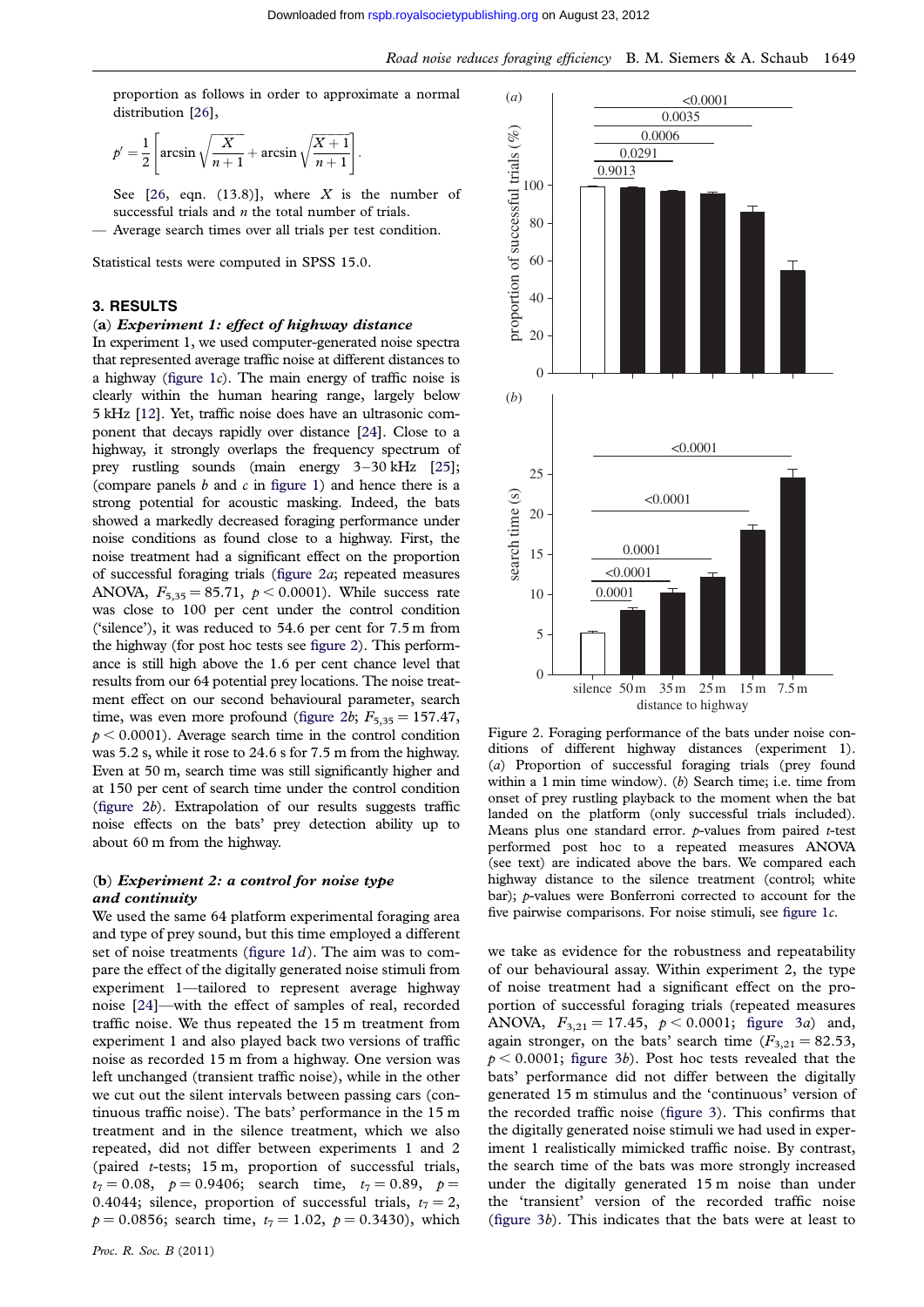<span id="page-5-0"></span>



Figure 3. Foraging performance of the bats under digitally generated and recorded highway noise (experiment 2). (a) Proportion of successful foraging trials. (b) Search time. Means plus one standard error.  $p$ -values from paired *t*-tests performed post hoc to a repeated measures ANOVA (see text) are indicated above the bars. We compared each digitally generated playback stimulus with the 15 m treatment ('generated', black bar) as used in experiment 1;  $p$ -values were Bonferroni corrected to account for the three pairwise comparisons. For noise stimuli, see [figure 1](#page-2-0)d.

some degree released from acoustic masking between passing vehicles, where the noise intensity and especially the high-frequency content dropped (figure  $1d$ ).

#### 4. DISCUSSION

We assume that search time, as measured in our experiments, is directly related to foraging efficiency in the wild. A long search time indicated that the bats had to fly close to the respective platform to still detect and localize the faint prey rustling sound in noise, i.e. they experienced a reduced detection distance under traffic noise. Our measurements are likely to be conservative estimates, i.e. they probably overestimate the true detection distance. This is because the bats circled above the experimental foraging area in the laboratory and thus passed close to every platform repeatedly, while in the

Proc. R. Soc. B (2011)

field, mouse-eared bats typically forage in linear flight about 1 m above ground and pass every potential prey only once. If the fivefold increase in search time between control condition and just next to the highway (7.5 m) thus is assumed to indicate a fivefold reduction in detection distance, we would predict a roughly 25-fold decrease in the surveyed ground area for a wild bat. This effect levels off with distance from the highway. Extrapolation of our results suggests traffic noise effects on the bats' prey detection ability up to about 60 m from the highway, which is not a very large distance. However, considering the hundreds of thousands of kilometres of motorways on our planet [\[1,2\]](#page-6-0), a strip of 50 to 60 m left and right of the tarmac adds up to considerable areas that will be degraded in their suitability as foraging habitats for acoustic predators such as bats and owls. It is important to note that our treatment in experiment 1 mimicked the acoustic situation when a vehicle is passing a foraging bat. The extrapolation of our results to estimating degradation of foraging habitat quality alongside highways owing to noise pollution thus requires taking traffic density into account.

We hypothesize that the mechanistic reason for the deterioration of the bats' foraging performance in noise was acoustic masking [\[4](#page-6-0)]; i.e. the loud traffic noise interfering with the perception of the faint prey rustling sound as a separate stimulus. An alternative, but mutually nonexclusive explanation is that the bats' attention was distracted from the prey sounds by the noise background. An animal's attention, i.e. the neuronal representations activated at any given time, is limited, and this can result in important fitness consequences with respect to foraging or vigilance against predators [\[27\]](#page-7-0). As an example, Chan et al. [\[14\]](#page-6-0) showed that boat motor noise may distract the finite attention of hermit crabs from approaching predator dummies. Also bats appear to experience some difficulty in processing more than one stream of information at a time [[28\]](#page-7-0). However, in our experiments, we did not observe any sign for a shift of the bats' attention from search for prey cues to the noise; at least not on a behavioural level. During noise treatments, they did not approach or inspect the speakers that were located at the sides of the foraging arena. Rather, they showed the same type of search flight above the feeding platforms as during the silence treatment. The better performance of the bats under transient as compared with continuous traffic noise also indicates that masking and not distraction might have been the main factor. This is because it is unlikely that attention would have fully refocused on foraging in the short intervals between car passes, whereas release from masking can happen within milliseconds [\[29\]](#page-7-0). While we therefore consider masking to be the predominant mechanistic cause, we cannot exclude that distraction may play some role for explaining our results as well. Regardless, none of these mechanistic explanations would in any way affect our main empirical result and its ecological implications: bat prey detection performance deteriorates under traffic noise, which might alter predator–prey dynamics and affect ecosystem processes.

As mouse-eared bat echolocation calls are dominated by frequencies between  $25-120$  kHz [\[30\]](#page-7-0), there is little overlap with traffic noise and hence hardly any potential for acoustic masking of echoes. Indeed, we had no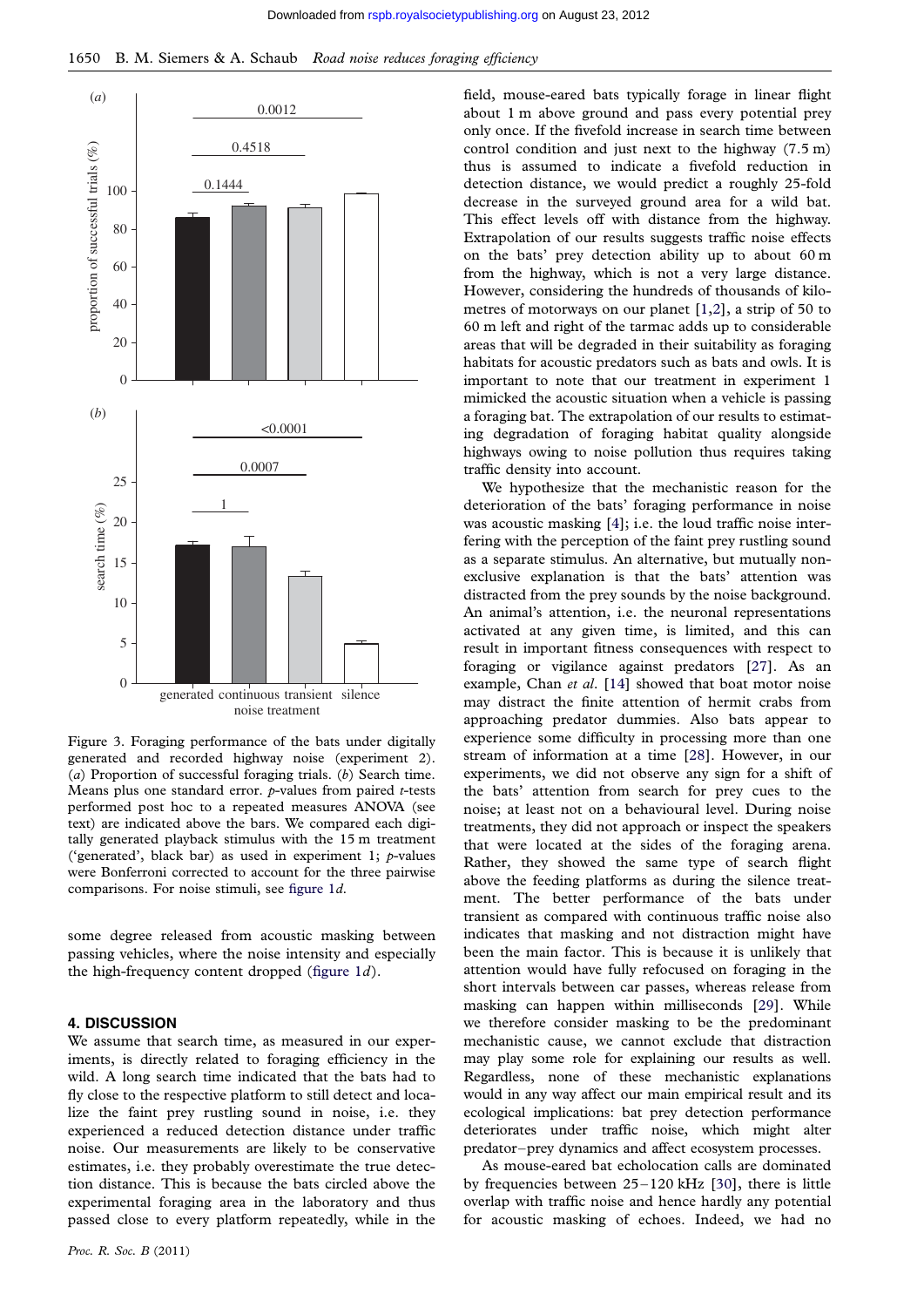<span id="page-6-0"></span>indication that the bats' orientation by echolocation was impaired. They navigated the flight room and showed well-controlled approach flights to the landing platforms under all noise treatments. Yet, it is known that bats can adapt time – frequency structure and amplitude of their echolocation pulses to interfering noise if it overlaps frequencies crucial for echo imaging [[31](#page-7-0)–[33](#page-7-0)].

Despite the clear noise effect on foraging efficiency, it is astonishing to note that the bats performed way above chance level even at 7.5 m from the highway; they still detected and localized the rustling sound under intense traffic noise in about 50 per cent of the trials. Bats and other acoustic predators are to some degree evolutionarily adapted to foraging under natural noise such as wind or running water. Traffic noise does thus not constitute a completely new situation [[34\]](#page-7-0), but it confronts animals with unusually high noise levels over large areas of land [2]. As one strategy to reduce noise interference, bats probably make use of the directional characteristics of their ears [\[35](#page-7-0)] to achieve some spatial separation between the prey sound from the ground and the traffic noise from the side or ahead. Furthermore, bats may benefit from a disparity in the temporal structure of noise and prey rustling sounds [[29\]](#page-7-0). Prey rustling is transient and click-like and the highest frequency components of these clicks exceed the traffic noise band [[24,25\]](#page-7-0), which again explains why the bats had to pass very close to the prey in strong noise to still hear these quickly attenuating high frequency components. In exceptional cases, natural noise can be more similar to prey rustling in time and frequency structure and thus even have stronger masking effects than traffic noise. One example is the click-like noise produced by wind-moved reeds (B. M. Siemers & A. Schaub 2008, unpublished data; see [[24\]](#page-7-0)).

Our study provides direct experimental evidence that anthropogenic noise can affect the foraging efficiency of acoustic predators such as bats and probably also owls, some nocturnal primates, carnivores and others. Many of those are endangered and protected under national and international law. Through interference with the predators sensory performance or attention, traffic noise can reduce predation pressure [13] and thus alter predator – prey dynamics, which in turn affect other ecological processes and ultimately ecosystem stability. We thus argue that noise emissions and other forms of 'sensory pollution' [[36](#page-7-0)] need to be considered for the assessment of environmental impact of human activities.

All animals were captured under licence from Regierungspräsidium Freiburg (no. 55-8852.44/1095) and experiments were approved by Regierungspräsidum Tübingen.

We thank Professors Hans-Ulrich Schnitzler and Io Ostwald for support, Ingrid Kaipf and Daniela Schmieder for help with bat husbandry and video analysis, and Leonie Baier for assembling [figure 1](#page-2-0). Dr Richard Holland is acknowledged for native speaker language editing and Dr Henrik Brumm, Professor Dan Blumstein and an anonymous referee for helpful comments on the manuscript. This research was funded in the framework of a research project commissioned by the German Federal Ministry of Transport, Building and Urban Affairs (FE 02.256/2004/LR 'Quantifizierung und Bewältigung verkehrsbedingter Trennwirkungen auf Arten des Anhangs der FFH-Richtlinie, hier Fledermauspopulationen',

subproject Siemers). The responsibility for the contents of this manuscript lies solely with the authors. Data analysis and writing was supported by the Max Planck Society. Ministry officers Andreas Wehner-Heil and Dr Udo Tegethof supported us throughout and the project partners Dr Gerald Kerth, Dr Jochen Lüttmann, Jutta Kusenbach, Malte Fuhrmann, Manfred Weishaar and Birgit Gessner provided discussion.

## REFERENCES

- 1 Watts, R. D., Compton, R. W., McCammon, J. H., Rich, C. L., Right, S. M., Owens, T. & Ouren, D. D. S. 2007 Roadless space of the conterminous United States. Science 316, 736–738. ([doi:10.1126/science.1138141](http://dx.doi.org/doi:10.1126/science.1138141))
- 2 Barber, J. R., Crooks, K. R. & Fristrup, K. M. 2010 The costs of chronic noise exposure for terrestrial organisms. Trends Ecol. Evol. 25, 180-189. [\(doi:10.1016/j.tree.](http://dx.doi.org/doi:10.1016/j.tree.2009.08.002) [2009.08.002](http://dx.doi.org/doi:10.1016/j.tree.2009.08.002))
- 3 Slabbekoorn, H., Bouton, N., Van Opzeeland, I., Coers, A., Ten Cate, C. & Popper, A. N. 2010 A noisy spring: the impact of globally rising underwater sound levels on fish. Trends Ecol. Evol. 25, 419–427. [\(doi:10.1016/j.tree.](http://dx.doi.org/doi:10.1016/j.tree.2010.04.005) [2010.04.005](http://dx.doi.org/doi:10.1016/j.tree.2010.04.005))
- 4 Brumm, H. & Slabbekoorn, H. 2005 Acoustic communication in noise. In Advances in the study of behavior, vol. 35 (eds P. J. B. Slater, C. T. Snowdon, T. J. Roper, H. J. Brockman & M. Naguib), pp. 151-209. San Diego: Elsevier Academic Press.
- 5 Slabbekoorn, H. & Ripmeester, E. A. P. 2008 Birdsong and anthropogenic noise: implications and applications for conservation. Mol. Ecol. 17, 72–83. ([doi:10.1111/j.](http://dx.doi.org/doi:10.1111/j.1365-294X.2007.03487.x) [1365-294X.2007.03487.x\)](http://dx.doi.org/doi:10.1111/j.1365-294X.2007.03487.x)
- 6 Brumm, H. 2010 Animal communication and anthropogenic noise: implications for conservation. In The encyclopedia of animal behavior (eds M. Breed & J. Moore), pp. 89–93. Amsterdam, The Netherlands: Elsevier.
- 7 Slabbekoorn, H. & Peet, M. 2003 Birds sing at a higher pitch in urban noise. Nature 424, 267. ([doi:10.1038/](http://dx.doi.org/doi:10.1038/424267a) [424267a\)](http://dx.doi.org/doi:10.1038/424267a)
- 8 Slabbekoorn, H. & den Boer-Visser, A. 2006 Cities change the songs of birds. Curr. Biol. 16, 2326-2331. ([doi:10.1016/j.cub.2006.10.008\)](http://dx.doi.org/doi:10.1016/j.cub.2006.10.008)
- 9 Brumm, H. 2004 The impact of environmental noise on song amplitude in a territorial bird. J. Anim. Ecol. 73, 434 –440. ([doi:10.1111/j.0021-8790.2004.00814.x\)](http://dx.doi.org/doi:10.1111/j.0021-8790.2004.00814.x)
- 10 Fuller, R. A., Warren, P. H. & Gaston, K. J. 2007 Daytime noise predicts nocturnal singing in urban robins. Biol. Lett. 3, 368–370. [\(doi:10.1098/rsbl.2007.0134\)](http://dx.doi.org/doi:10.1098/rsbl.2007.0134)
- 11 Parks, S. E., Clark, C. W. & Tyack, P. L. 2007 Short- and long-term changes in right whale calling behavior: the potential effects of noise on acoustic communication. J. Acoust. Soc. Am. 122, 3725–3731. ([doi:10.1121/1.2799904\)](http://dx.doi.org/doi:10.1121/1.2799904)
- 12 Bee, M. A. & Swanson, E. M. 2007 Auditory masking of anuran advertisement calls by road traffic noise. Anim. Behav. 74, 1765–1776. ([doi:10.1016/j.anbehav.2007.](http://dx.doi.org/doi:10.1016/j.anbehav.2007.03.019) [03.019](http://dx.doi.org/doi:10.1016/j.anbehav.2007.03.019))
- 13 Francis, C. D., Ortega, C. P. & Cruz, A. 2009 Noise pollution changes avian communities and species interactions. Curr. Biol. 19, 1415–1419. ([doi:10.1016/j.cub.](http://dx.doi.org/doi:10.1016/j.cub.2009.06.052) [2009.06.052\)](http://dx.doi.org/doi:10.1016/j.cub.2009.06.052)
- 14 Chan, A. A. Y. H., Giraldo-Perez, P., Smith, S. & Blumstein, D. T. 2010 Anthropogenic noise affects risk assessment and attention: the distracted prey hypothesis. Biol. Lett. 6, 458–461. [\(doi:10.1098/rsbl.2009.1081\)](http://dx.doi.org/doi:10.1098/rsbl.2009.1081)
- 15 Konishi, M. 1973 How owl tracks its prey. Am. Scient. 61, 414 –424.
- 16 Goerlitz, H. R. & Siemers, B. M. 2007 Sensory ecology of prey rustling sounds: acoustical features and their